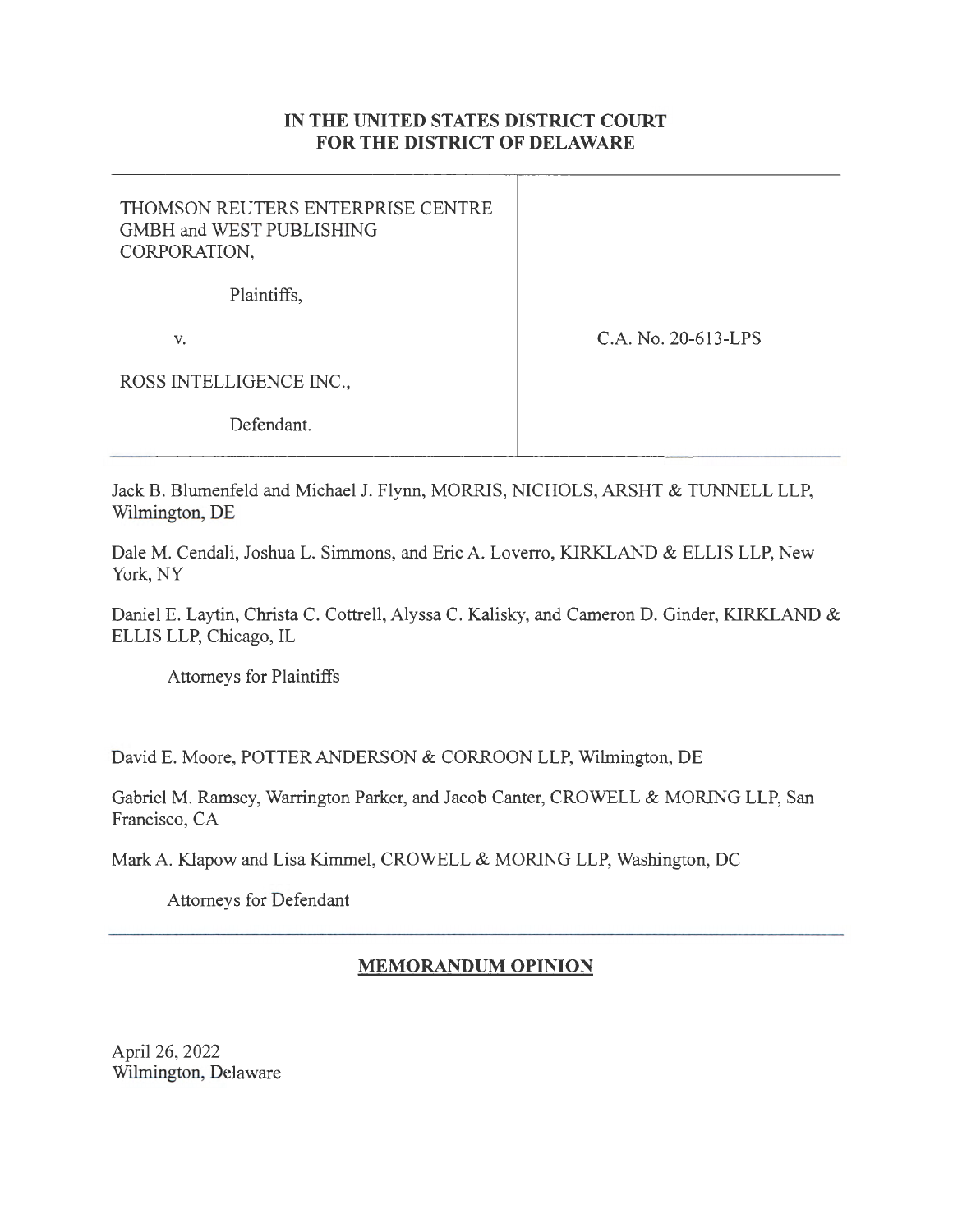$\Omega$   $P.$   $R$ **STARK, U.S. Circuit Judge:** 

Plaintiffs Thomson Reuters Enterprise Centre GmbH ("Thomson Reuters") and West Publishing Corporation ("West," and together with Thomson Reuters, "Plaintiffs") sued Defendant ROSS Intelligence Inc. ("ROSS") for copyright infringement and tortious interference with contract. *(See generally D.I. 1)* ("Compl.") ROSS asserts a variety of counterclaims, including violations of the Sherman Act and the unfair competition laws of both California and Delaware. *(See generally* D.I. 36 at 11-46) Plaintiffs move to dismiss the antitrust and unfair competition counterclaims. (D.I. 39) For the reasons explained below, the Court will grant Plaintiffs' motion in part and deny it in part.

## **BACKGROUND<sup>1</sup>**

## **A. Factual Allegations<sup>2</sup>**

Plaintiffs Thomson Reuters and West operate and market Westlaw, a legal search platform. (D.I. 36 at 11  $\parallel$  5) Plaintiffs control "over 80% of the market for legal search platform products," so some consider Westlaw to be the "king" of legal research. *(Id.)*  Westlaw has a comprehensive database of "public law," comprising federal and state court decisions, federal and state statutes, and administrative rules and guidance. *(Id. at 11* 12; *see also id.* at 17 (139) Because Westlaw's public law database is so comprehensive, Westlaw "has

 $<sup>1</sup>$  In a previous Memorandum Opinion, the Court outlined Plaintiffs' allegations against</sup> ROSS. *See Thomson Reuters Enter. Ctr. GmbH v. ROSS Intel. Inc.,* 529 F. Supp. 3d 303, 307-10 (D. Del. 2021). That background is not repeated here, as the instant Memorandum Opinion focuses on ROSS 's allegations against Plaintiffs.

 $2$  The factual allegations in this section are taken primarily from ROSS's amended counterclaims and the parties' papers. At this stage, the Court must take ROSS's well-pled factual allegations as true.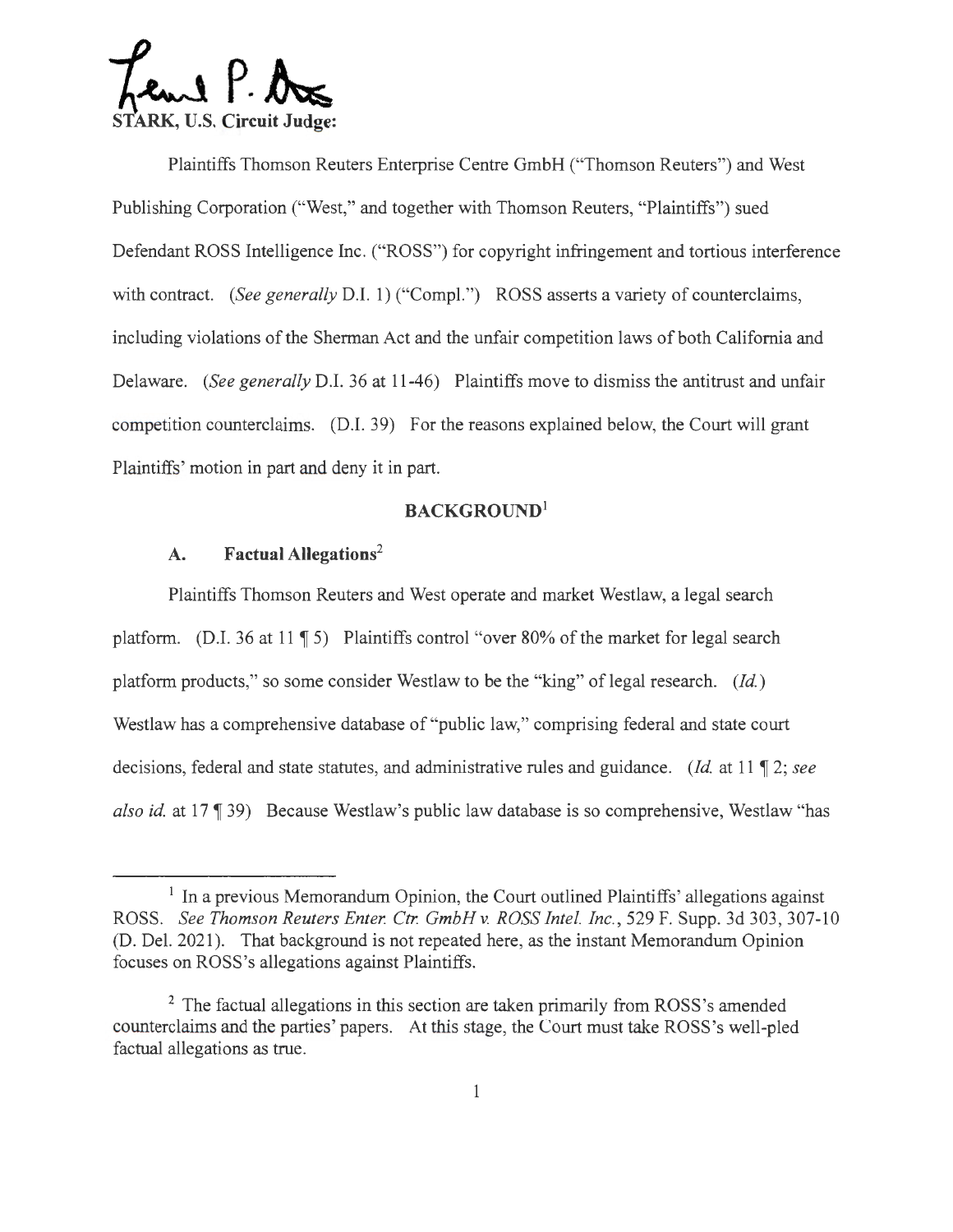been the standard . . . since before any practicing lawyer was born," and legal researchers "can feel confident when looking for cases in Westlaw's digital collection." *(Id. at 18* 144) Yet Westlaw's vast amount of public law information is not particularly helpful without a way to search within that information. *(See id.* at 26 ¶ 78) ("[I]f the database is not connected to a legal search tool, then it holds no value.") Thus, Westlaw incorporates a search tool that allows researchers to sift through the public law. *(Id.* at 18 ¶ 45) The "backbone" of Westlaw's search tool is the West Key Number System, which "organizes numerous legal topics and then subclassifies them into key numbers based on legal issues and points of law." (D.I. 28 at 4-5) Attorney-editors are constantly reviewing cases to distill crucial points of law into headnotes and to organize the headnotes by key number. *(See id.* at 5)

Despite Westlaw's dominance, ROSS endeavored to develop a new and improved legal search platform using artificial intelligence ("AI"). (D.I. 36 at  $14 \sqrt{24}$ ) ROSS sold access to its legal search platform for "a tiny fraction" of Westlaw's cost. *(Id. at 15* 125) Given its low cost and ease of use, ROSS's legal search product garnered significant support from customers, the media, and bar associations. *(See id.* at 24 \fightarrow But ROSS struggled to build a public law database that was even remotely as comprehensive as Westlaw's. *(See id. at 15* ¶ 28; *see also id. derivals* at 25 **f** 73-74; *id.* at 12 **f** 7 ("ROSS never really had a chance.")) ROSS partnered with LegalEase Solutions, LLC ("LegalEase") to improve ROSS 's search tool. According to Plaintiffs, however, LegalEase "used a bot ... to download and store mass quantities of proprietary information," which it then provided to ROSS. (D.I. 28 at 6) Ultimately, ROSS was "forced to suspend business activities." (D.I. 38 at 7)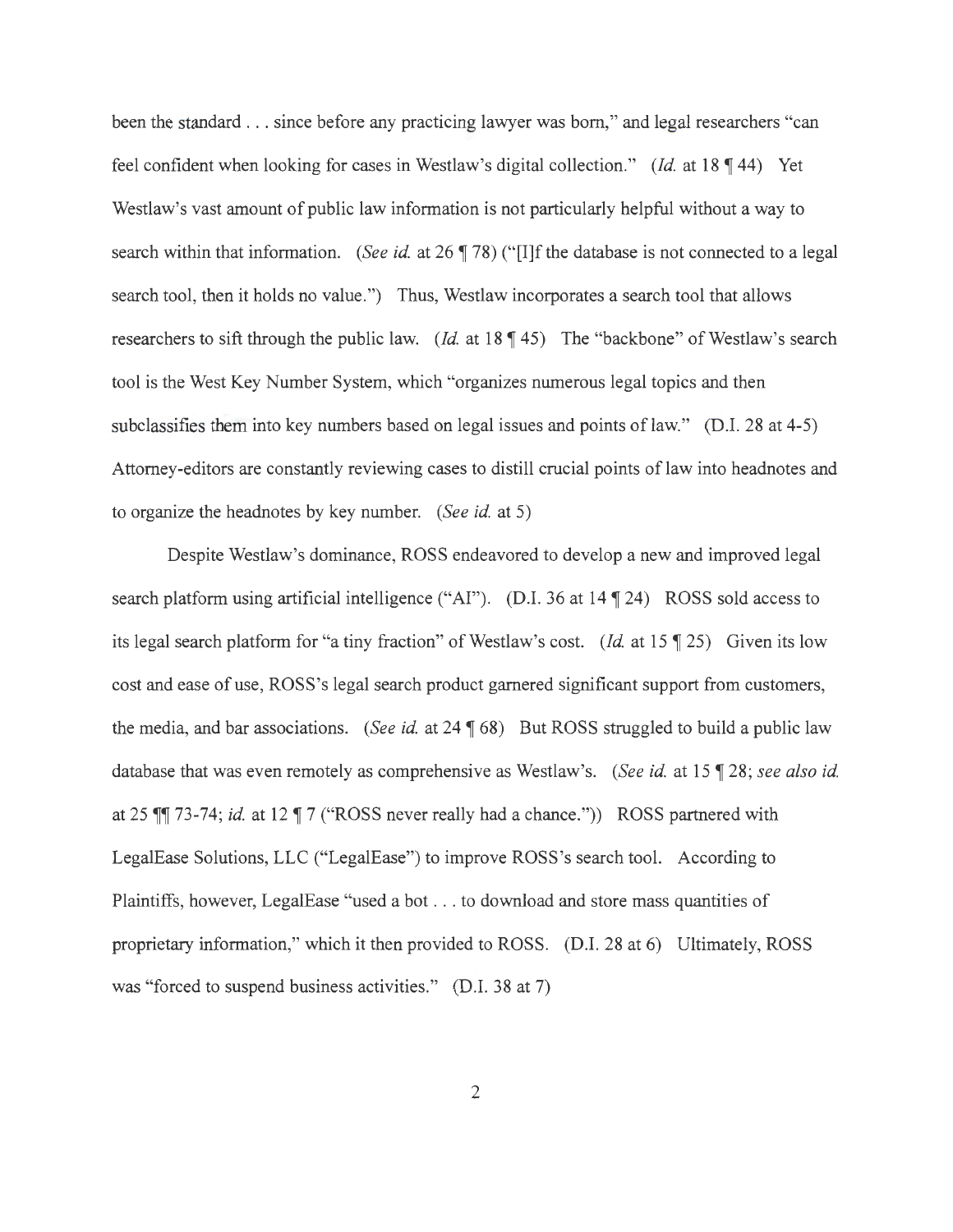ROSS is pursuing antitrust and unfair competition counterclaims against Plaintiffs,

seeking to stop them from "engaging in an exclusionary and anticompetitive course of conduct to maintain [their] monopoly and restrain trade." (D.I. 36 at 12 ¶ 7) Several allegations regarding the competitive landscape are central to ROSS's counterclaims. First, Plaintiffs have "never provided consumers with an option to only license the public law database, or to only license the legal search tools, and do<sup>[]</sup> not plan to ever provide such an option." *(Id.* at 32  $\P$  104) That is true even though, according to ROSS, there are three separate but related markets for (i) public law database products, (ii) legal search tool products, and (iii) legal search platforms. (D.I. 38 at 7-8) ROSS further alleges there is "independent demand" by consumers for public law databases and legal search tools, to permit legal researchers to "mix-and-match products based on particular preferences and needs." *(Id.* at 5-6) Moreover, Plaintiffs allegedly require their customers to sign "contract[s] of adhesion" (D.I. 36 at 32 \[ 103) containing "restrictive licensing conditions" that prevent competitors from gaining access to Plaintiffs' proprietary information (id. at 33  $\mathbb{I}$  107-08). Finally, Plaintiffs allegedly intermingle copyrighted material with uncopyrightable government edicts, rendering it "not difficult" for Plaintiffs to "find a way" to sue their rivals for copyright infringement, even though such lawsuits are "a complete sham." *(Id.* at 34-35  $\P\P$  110-11)

#### **B. Procedural History**

In May 2020, Plaintiffs sued ROSS for copyright infringement and tortious interference with a contract between West and LegalEase. *(See Compl.* **1140-53)** The Court denied ROSS's motion to dismiss the complaint for failure to state a claim. *See Thomson Reuters,* 529 F. Supp. 3d at 315.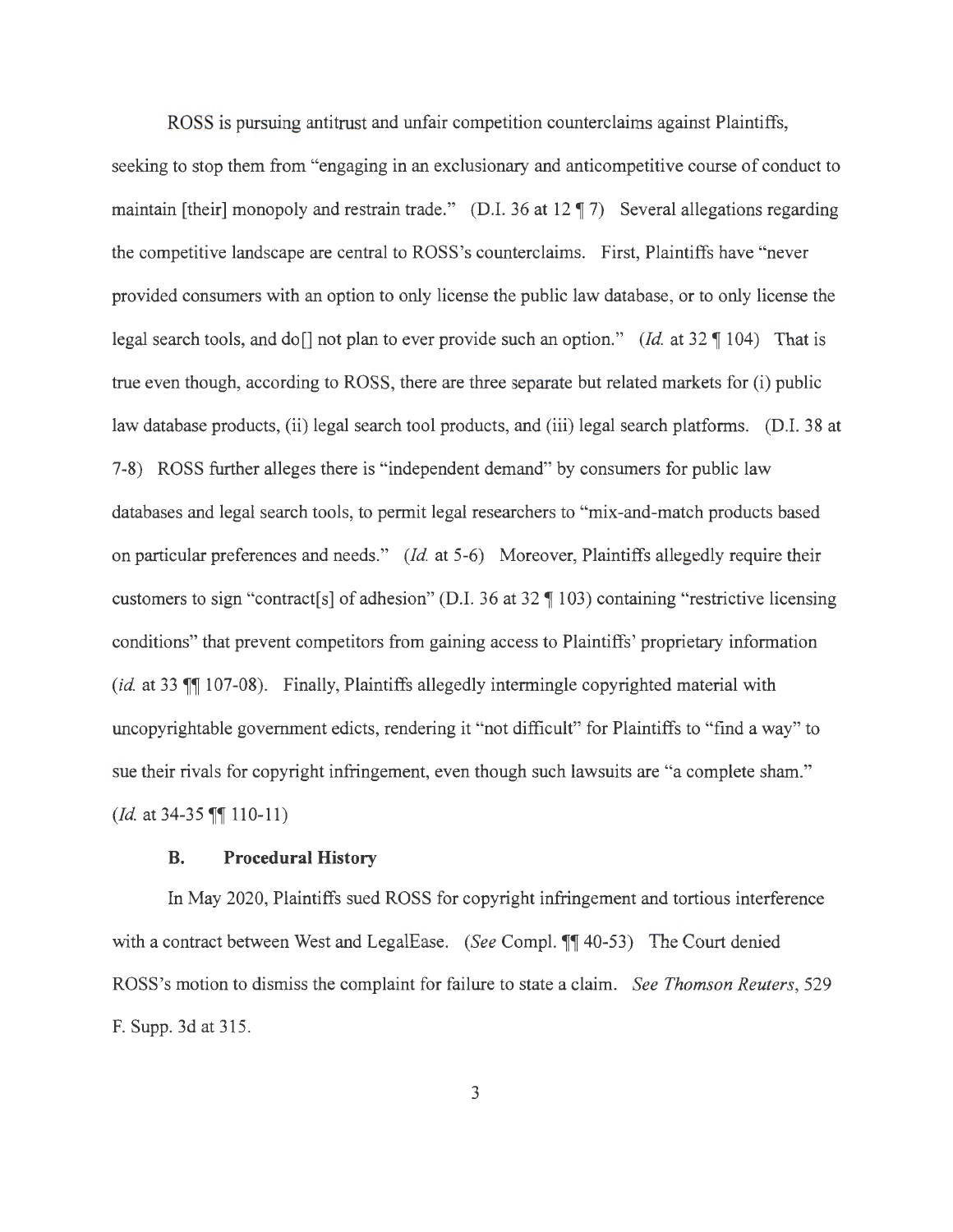In December 2020, ROSS partially answered the complaint and asserted counterclaims against Plaintiffs, seeking declaratory judgment of copyright invalidity, copyright noninfringement, and no tortious interference with contract. *(See generally D.I. 21* **17** 17-37) Plaintiffs answered the counterclaims. *(See generally* D.I. 23) ROSS subsequently amended its answer and added the following counterclaims: (a) declaratory judgment of fair use, (b) declaratory judgment of copyright misuse, (c) violation of the Sherman Act  $\S 2$ , (d) violation of the Sherman Act§ 1, (e) violation of California's unfair competition law, and (f) violation of Delaware common law on unfair competition. *(See generally D.I. 24* **116-80)** 

Plaintiffs moved to dismiss the counterclaims involving the alleged violations of federal antitrust law and state unfair competition law (Counts VI-IX). *(See generally* D.I. 27, 28) In light of the Court's intervening denial of ROSS's motion to dismiss Plaintiffs' copyright infringement and tortious interference claims, ROSS again filed amended counterclaims with the same nine counts. *(See generally* D.I. 36)

Plaintiffs filed a second motion to dismiss Counts VI-IX.  $(D.I. 39)^3$  The Court has carefully considered all arguments raised in the parties' briefs *(see generally* D.I. 28, 38, 45), as well as arguments made by counsel during an in-person hearing on the pending motion *(see* D.I. 69) ("Tr.").

### **LEGAL STANDARDS**

Evaluating a motion to dismiss under Federal Rule of Civil Procedure  $12(b)(6)$  requires the Court to accept as true all material factual allegations in the complaint. *See Spruill v. Gillis,* 372

<sup>&</sup>lt;sup>3</sup> The Court denied the first motion to dismiss as moot, in light of subsequent filings. *(See generally* D.I. 160)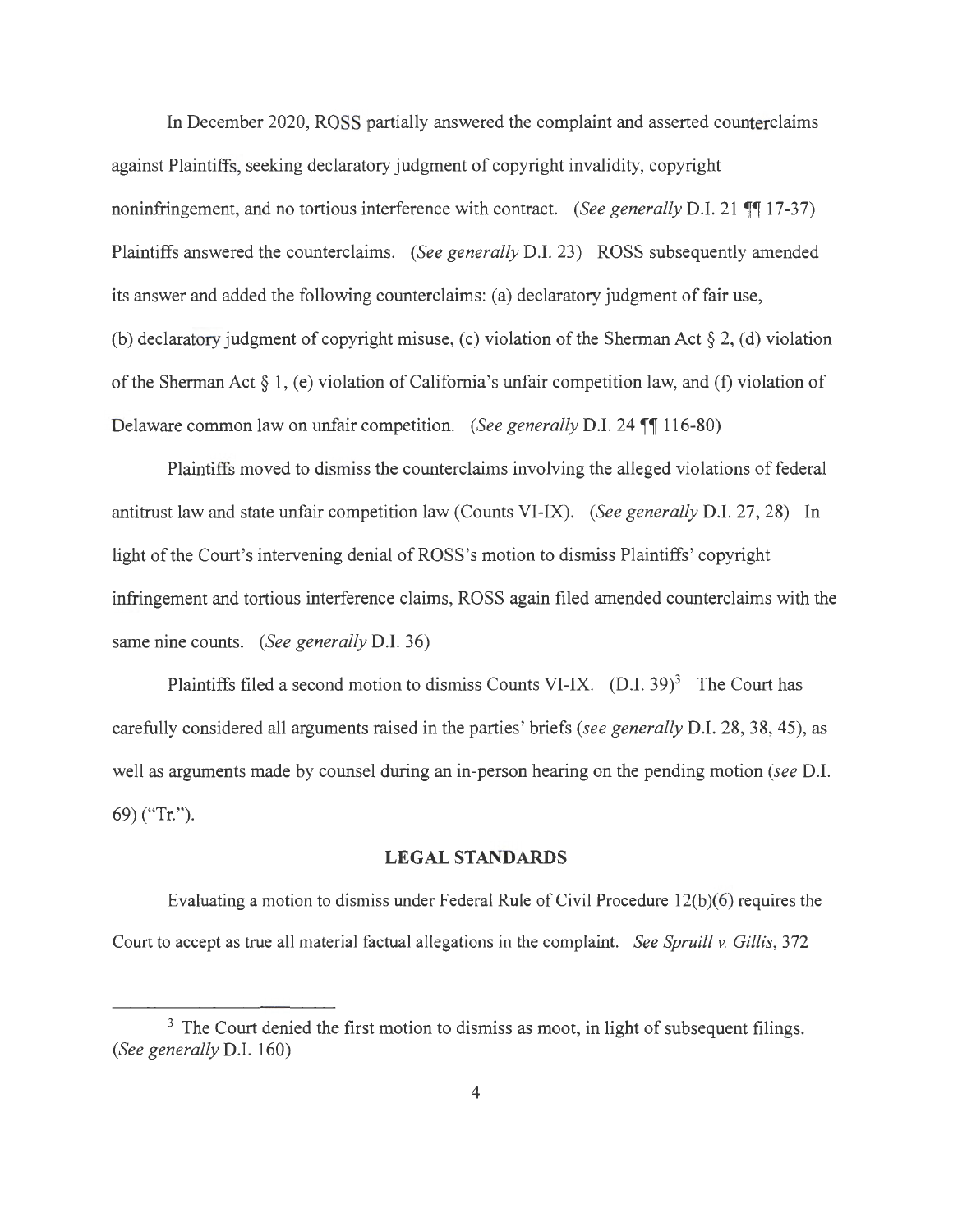F.3d 218, 223 (3d Cir. 2004). "The issue is not whether a plaintiff will ultimately prevail but whether the claimant is entitled to offer evidence to support the claims."' *In re Burlington Coat Factory Sec. Litig.,* 114 F.3d 1410, 1420 (3d Cir. 1997) (quoting *Scheuer v. Rhodes,* 416 U.S. 232, 236 (1974)). Therefore, the Court may grant such a motion to dismiss "only if, accepting all wellpleaded allegations in the complaint as true, and viewing them in the light most favorable to plaintiff, plaintiff is not entitled to relief." *Maio v. Aetna, Inc. ,* 221 F.3d 472, 481-82 (3d Cir. 2000) (internal quotation marks omitted).

"To survive a motion to dismiss, a civil plaintiff must allege facts that 'raise a right to relief above the speculative level on the assumption that the allegations in the complaint are true ( even if doubtful in fact)."' *Victaulic Co. v. Tieman,* 499 F.3d 227, 234 (3d Cir. 2007) ( quoting *Bell Atl. Corp. v. Twombly,* 550 U.S. 544, 555 (2007)). A claim is facially plausible "when the plaintiff pleads factual content that allows the court to draw the reasonable inference that the defendant is liable for the misconduct alleged." *Ashcroft v. Iqbal,* 556 U.S. 662, 678 (2009). Ultimately, "[t]he complaint must state enough facts to raise a reasonable expectation that discovery will reveal evidence of [each] necessary element" of a plaintiff's claim. *Wilkerson v. New Media Tech. Charter Sch. Inc.,* 522 F.3d 315, 321 (3d Cir. 2008) (internal quotation marks omitted).

The Court is not obligated to accept "bald assertions" as true. *Morse v. Lower Merion Sch. Dist.,* 132 F.3d 902, 906 (3d Cir. 1997) (internal quotation marks omitted). Nor is it obligated to credit "unsupported conclusions and unwarranted inferences." *Schuylkill Energy Res., Inc.* v. *Pa. Power & Light Co.,* 113 F.3d 405,417 (3d Cir. 1997). The Court may likewise reject allegations that are "self-evidently false." *Nami v. Fauver,* 82 F.3d 63, 69 (3d Cir. 1996).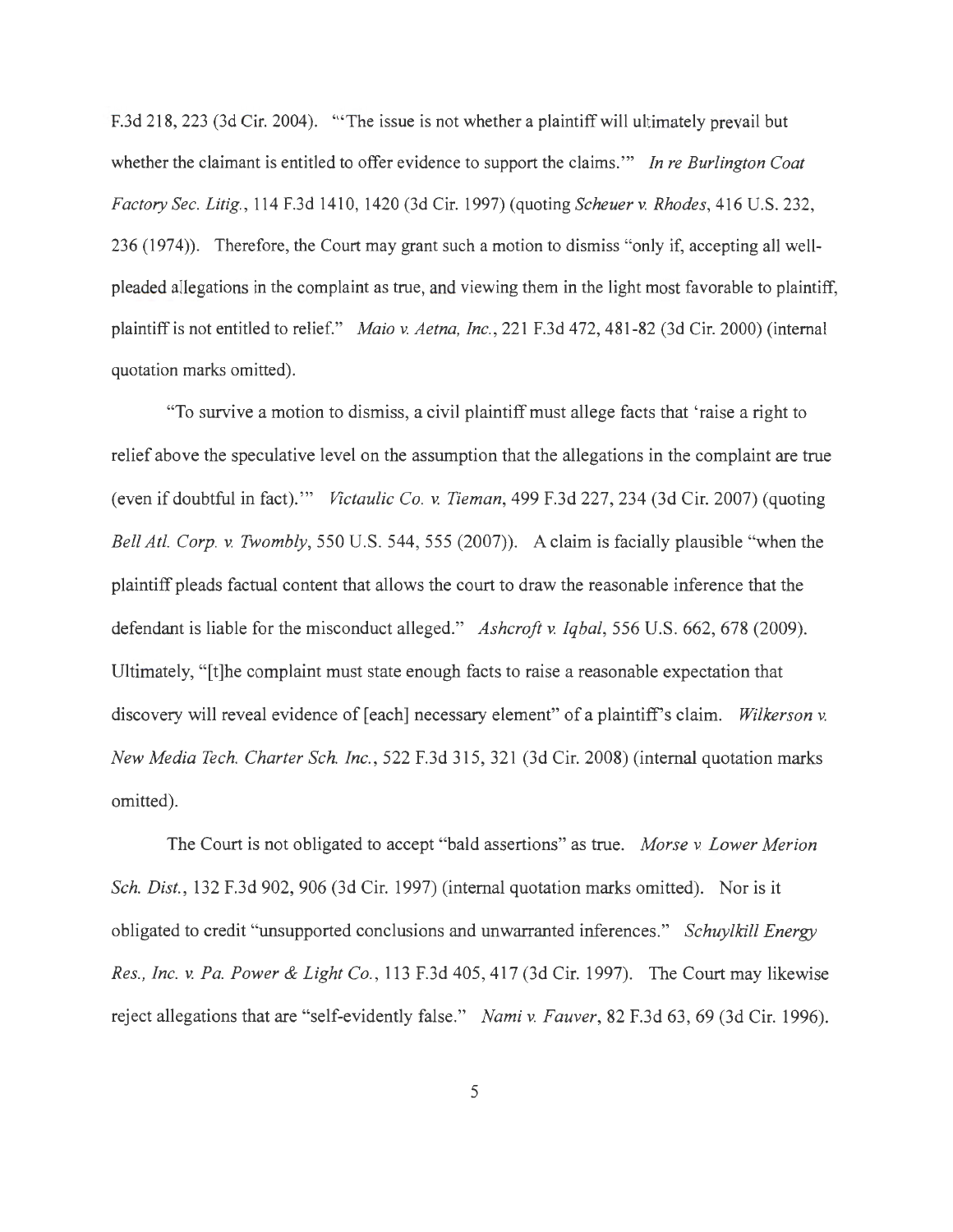#### **DISCUSSION**

#### **I. Antitrust Counterclaims**

#### **A. Sherman Act § 2**

A violation of  $\S 2$  of the Sherman Act, 15 U.S.C.  $\S 2$ , "requires '(1) the possession of monopoly power in the relevant market and (2) the willful acquisition or maintenance of that power as distinguished from growth or development as a consequence of a superior product, business acumen, or historic accident."' *Broadcom Corp.* v. *Qualcomm Inc.,* 501 F.3d 297, 306- 07 (3d Cir. 2007) (quoting *United States v. Grinnell Corp.,* 384 U.S. 563, 570-71 (1966)). <sup>4</sup>

### **1. Tying**

ROSS's first theory for its claim under  $\S 2$  of the Sherman Act alleges that Plaintiffs unlawfully tie their legal search tool to their public law database to maintain their dominance in the overall market for legal search platforms. *(See* Tr. at 35) "A tying arrangement is an agreement by a party to sell one product but only on the condition that the buyer also purchases a different (or tied) product, or at least agrees that he will not purchase that product from any other supplier." *Eastman Kodak Co. v. Image Tech. Servs., Inc. ,* 504 U.S. 451 , 461 (1992) (internal quotation marks omitted). "[T]he essential characteristic of an invalid tying arrangement lies in the seller's exploitation of its control over the tying product to force the buyer into the purchase of a tied product that the buyer either did not want at all, or might have preferred to purchase

 $4$  The Court will address the two theories ROSS is pressing in connection with its  $\S 2$ claim. ROSS clarified in its briefing that it is not relying on the "essential facilities doctrine" (D.I. 38 at 2), and at the hearing, ROSS withdrew its "refusal to deal" claim (Tr. at 43). ROSS had been pursuing a claim based on Plaintiffs' refusal to deal with ROSS. *(See* D.I. 38 at 17-19) (citing *Aspen Skiing Co. v. Aspen Highlands Skiing Corp.,* 472 U.S. 585 (1985)). The Court will dismiss that claim in light of ROSS 's withdrawal of it.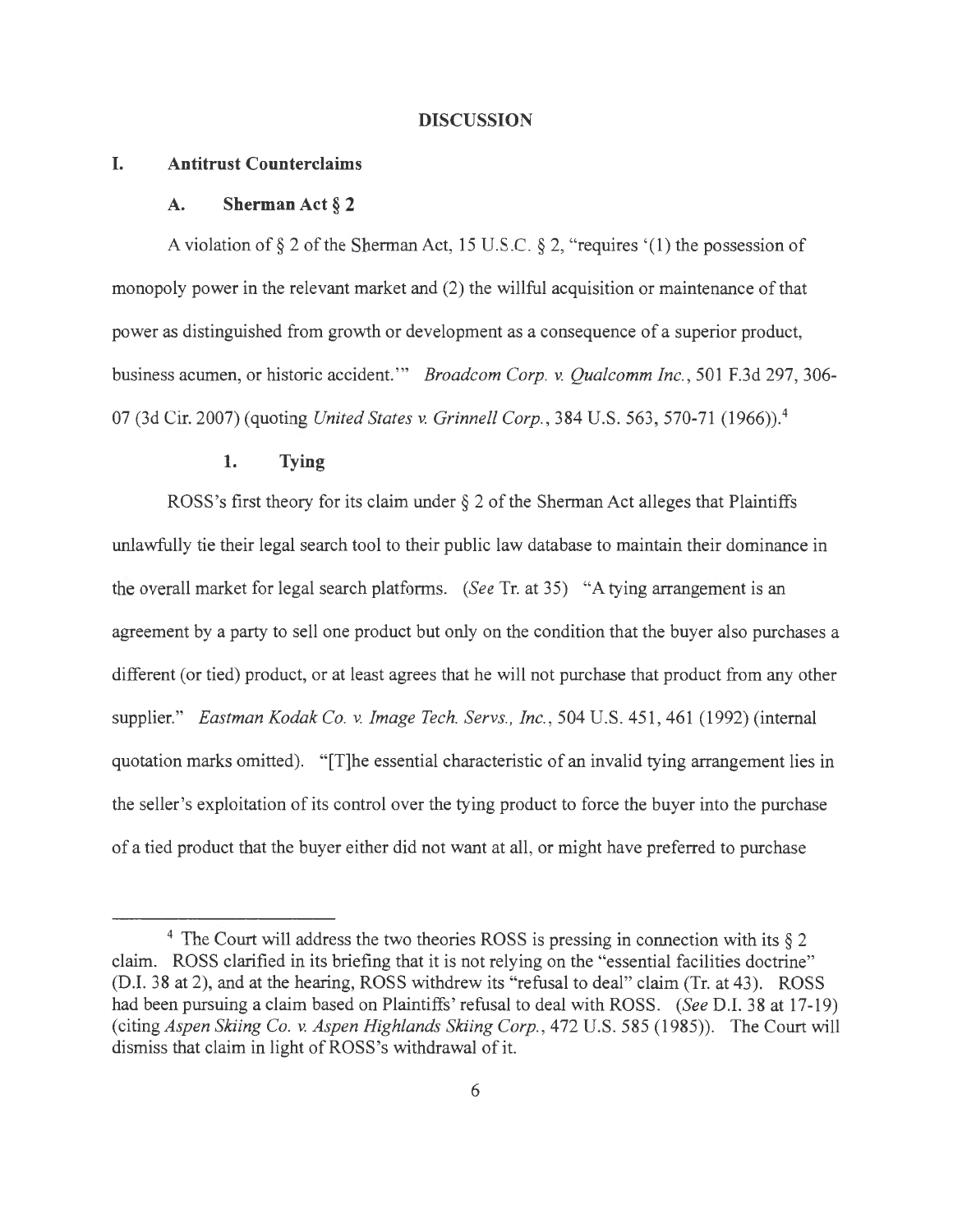elsewhere on different terms." *Jefferson Par. Hosp. Dist. No. 2 v. Hyde,* 466 U.S. 2, 12 (1984). In a tying arrangement, there must be "two separate products." *Id.* at 18. "[W]hether one or two products are involved turns not on the functional relation between them, but rather on the character of the demand for the two items." *Id.* at 19; *see also Eastman Kodak,* 504 U.S. at 462 ("For service and parts to be considered two distinct products, there must be sufficient consumer demand so that it is efficient for a firm to provide service separately from parts.").

Plaintiffs' basis for seeking to dismiss the  $\S$  2 tying claim is that ROSS has not sufficiently alleged two different products or two different product markets. (D.I. 28 at 13; Tr. at 13) ROSS responds that public law databases and legal search tools are separate products, citing as support its own experience of developing a legal search tool while separately "buil[ ding] its public law database" by "purchas[ing] some cases from Casemaker" and "other public law from Fastcase." (D.I. 36 at 24 ¶ 71) ROSS further alleges that its legal search tool product was "incredibly valuable." (Id. at 25  $\parallel$  73) As ROSS puts it, " [c]ustomers valued ROSS's legal search tool so highly . . . because it is built with innovative AI-based technology." (D.I. 38 at 14) ROSS's experience suggests that building a public law database product is distinct from developing a legal search tool product.

In arguing that public law databases and legal search tools are just one product (i.e., a legal search platform), Plaintiffs emphasize that *their* legal search tool has never been sold separately from *their* public law database. *(See, e.g., Tr. at 11; see also D.I. 36 at 24* \, 69) (ROSS admitting that Plaintiffs have "never offered to license [their] database separate from [their] search tools")) Plaintiffs are correct that if two products have never been sold separately, this suggests that they are really one product. *See generally Eastman Kodak,* 504 U.S. at 462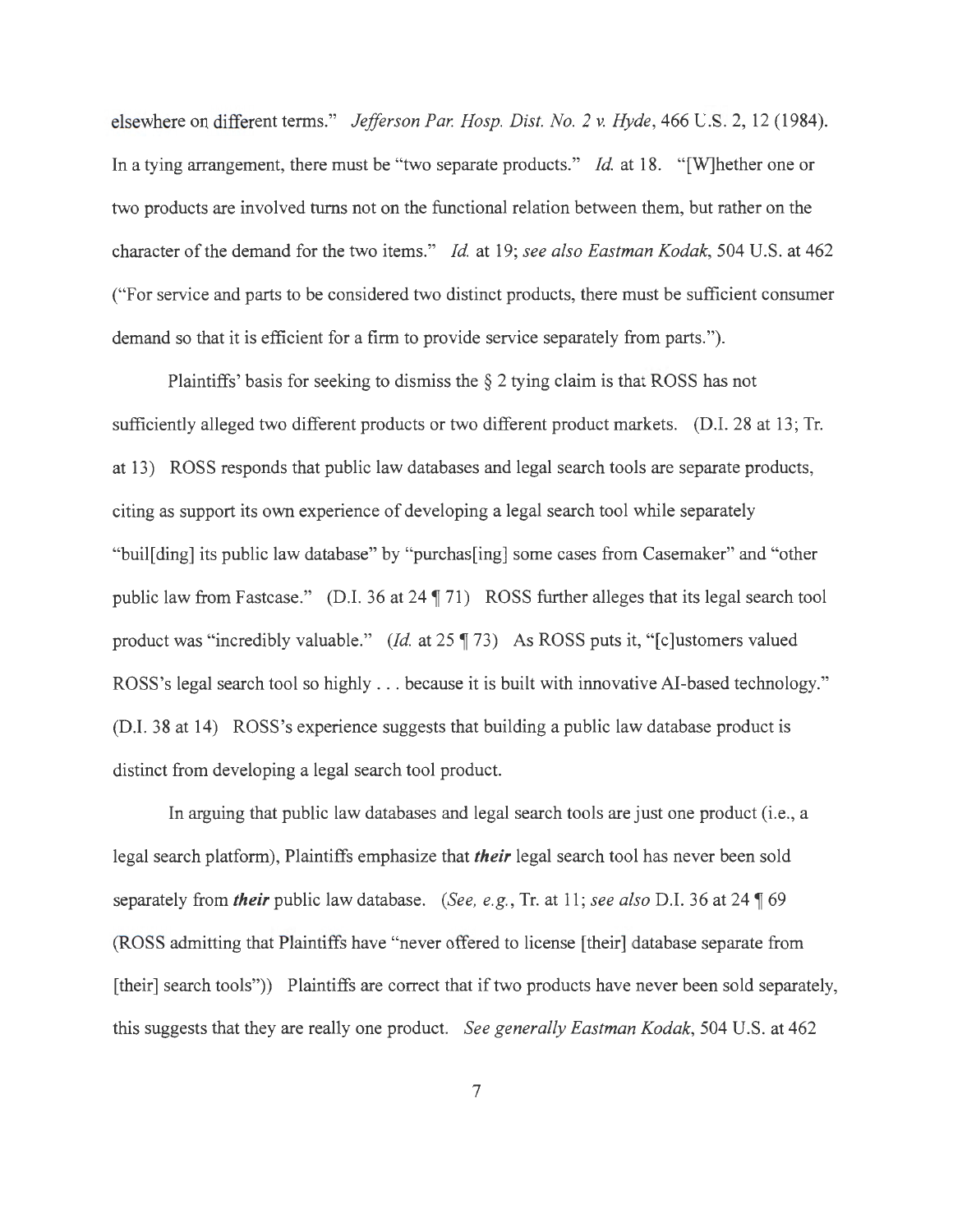(noting that products were previously sold separately); *see also* D.I. 45 at 5 (citing additional cases). As ROSS points out, however, Plaintiffs' public law database was effectively sold as a stand-alone product in the form of books for decades before modem technology allowed Plaintiffs to develop an online legal search tool. *(See* Tr. at 31) ("In the 19th century, West began to sell case law separate from any digest that could be used to search.") Moreover, some third parties have allegedly sold public law databases as discrete products. *(See* D.I. 36 at 24-25 **[71]** (describing how ROSS purchased cases from Casemaker and Fastcase)

Plaintiffs argue that *their* legal search tool is effectively useless without a public law database attached to it. (D.I. 28 at 14) But the Supreme Court has "often found arrangements involving functionally linked products[,] at least one of which is useless without the other[,] to be prohibited tying devices." *Jefferson Par. ,* 466 U.S. at 19 n.30; *see also United States v. Microsoft Corp.,* 253 F.3d 34, 86 (D.C. Cir. 2001) (en bane) ("[T]he mere fact that two items are complements ... does not make them a single 'product' for purposes of tying law.").

Taking ROSS's allegations as true, and drawing all reasonable inferences in ROSS's favor, ROSS has sufficiently alleged that public law databases and legal search tools may be two different products instead of one.

ROSS has also plausibly alleged that there are independent markets for both products. The amended counterclaims allege "a growing interest in unbundled search products, or other flexible options for digital legal research." (D.I. 36 at 27 | 79) ROSS further alleges that "there are relevant markets for public law database products and legal search technologies in the United States." *(Id. at 27* \ 80) The customers in those markets include "end-users like law firms, intermediate buyers like bar associations that seek to expand access to the law, and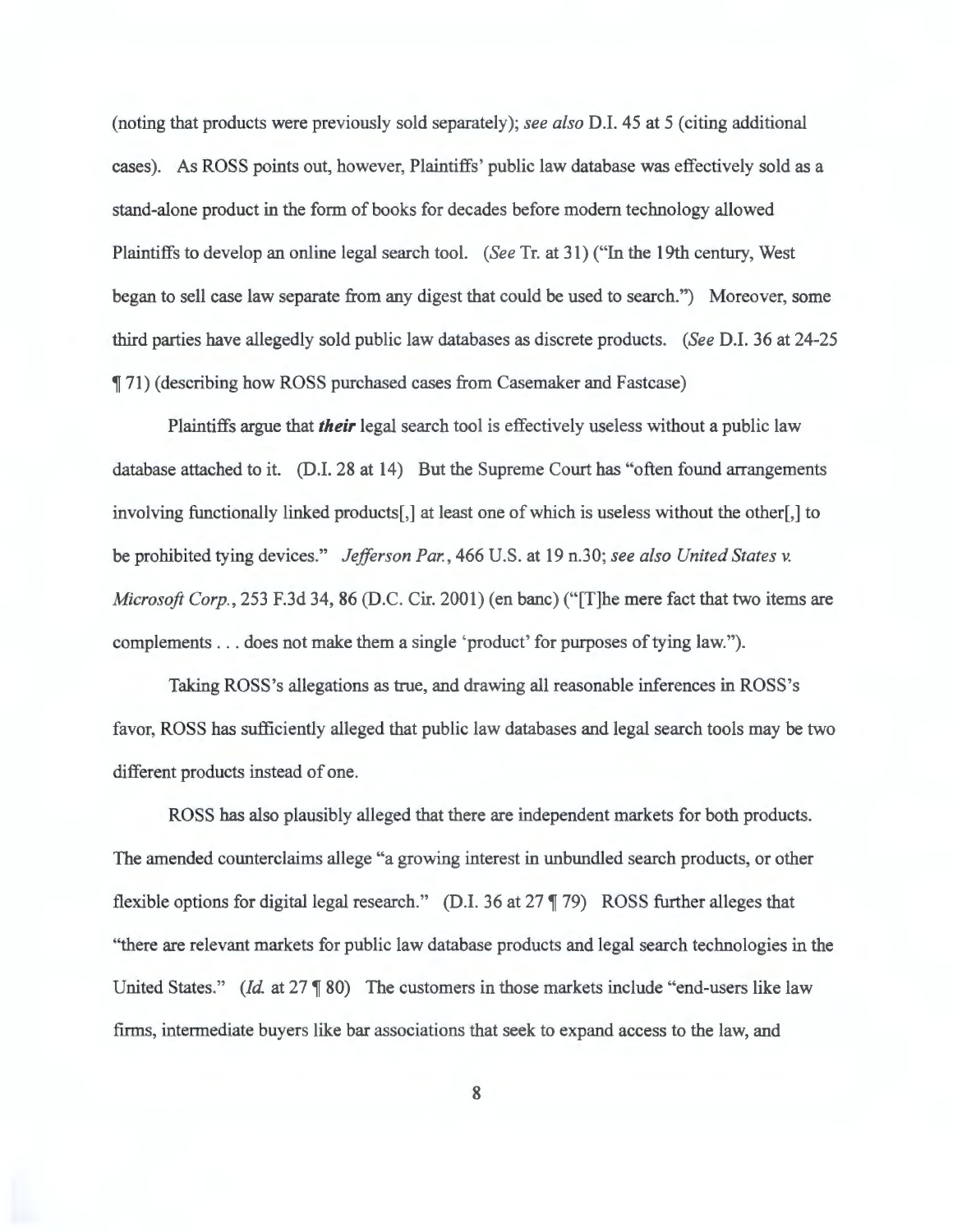intermediate buyers like ROSS that need access to the database to develop, test and market their platform products." *(Id.)* Indeed, ROSS alleges that its legal search tool received significant attention and praise from those types of customers. *(See, e.g., id.* at 24  $\parallel$  68; *id.* at 25  $\parallel$  74) Moreover, investors put money into ROSS, "suggesting that the venture capital community believed that there was demand for legal search tools." (D.I. 38 at 15) (citing D.I. 36 at 23-24  $\P$ <sup> $\left($ </sup> 65-67)

In the Court's view, ROSS has adequately and plausibly alleged separate product markets for public law databases and legal search tools. *See generally Eastman Kodak,* 504 U.S. at 486 ( acknowledging that Kodak might be able to prove that parts, service, and equipment all compose one market, but declining to reach that conclusion as matter of law on summary judgment); *see also Queen City Pizza, Inc. v. Domino s Pizza, Inc.,* 124 F.3d 430, 436 (3d Cir. 1997) ("I]n most cases, proper market definition can be determined only after a factual inquiry into the commercial realities faced by consumers.").

Thus, the Court will deny Plaintiffs' motion to dismiss ROSS's § 2 tying claim.

#### **2. Sham Litigation**

ROSS's second theory for its § 2 Sherman Act claim is that Plaintiffs have engaged in anticompetitive conduct by pursuing sham litigation. (D.I. 38 at 12) To prove "sham litigation," ROSS will have to show (i) a lawsuit that is "objectively baseless in the sense that no reasonable litigant could realistically expect success on the merits" and (ii) Plaintiffs brought the lawsuit with a subjective motivation to weaponize the litigation process for an anticompetitive purpose. *Pro. Real Estate Invs. , Inc. v. Columbia Pictures Indus., Inc. ("PRE''),* 508 U.S. 49, 60-61 (1993). "The existence of probable cause to institute legal proceedings precludes a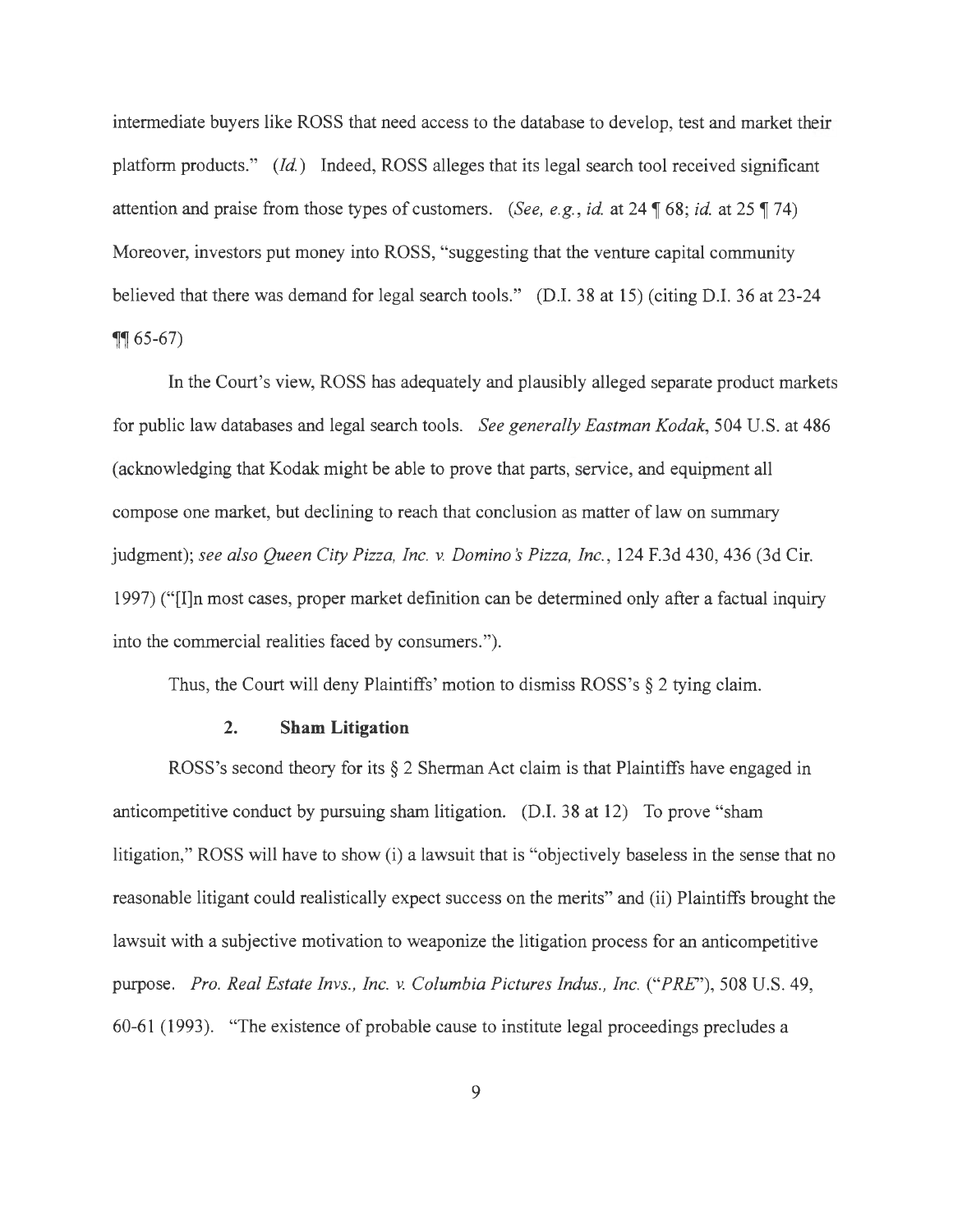finding that an antitrust defendant has engaged in sham litigation." *Id* at 62. "A litigant has probable cause to initiate a suit if the litigant has 'a reasonable belief that there is a chance that a claim may be held valid upon adjudication.'" *In re Wellbutrin XL Antitrust Litig. Indirect Purchaser Class,* 868 F.3d 132, 148 (3d Cir. 2017) (quoting *PRE:,* 508 U.S. at 62-63). Accordingly, ROSS "faces an uphill battle" by "claiming that a lawsuit is, by its very existence, anticompetitive and unlawful." *Id.* at 147.

As a preliminary matter, ROSS argues that Plaintiffs forfeited their challenge to the sham litigation claim by failing to raise it in their opening brief. (D.I. 38 at 1) The Court disagrees. As Plaintiffs persuasively explain, they "moved to dismiss ROSS 's § 2 claim for failure to identify any actionable exclusionary conduct," and "there is no separate 'sham litigation' Count in the Counterclaims." (D.I. 45 at 6-7) (emphasis and internal quotation marks omitted) The Court does not fault Plaintiffs for failing to foresee every possible argument ROSS would make after Plaintiffs made it clear they were seeking to dismiss the federal antitrust claims in their entirety.

ROSS has failed to plausibly allege that Plaintiffs have engaged in sham litigation. Notably, the amended counterclaims do not identify any specific litigation that was or is purportedly a sham. At the hearing, ROSS indicated that its sham litigation claim is supported by paragraphs 51-55 and 110-113 of the amended counterclaims. (Tr. at 47) Paragraphs 51-55 allege that Plaintiffs at one point asserted copyrights in Westlaw page numbers and have also asserted copyrights in Westlaw headnotes. (D.I. 36 at 19-20 **11** 51-55) Paragraphs 53 and 54 cite a decision in which the Second Circuit held that certain information regarding cases published on Westlaw is not copyrightable. *(Id. at 20*  $\P$  53-54) (citing *Matthew Bender & Co.*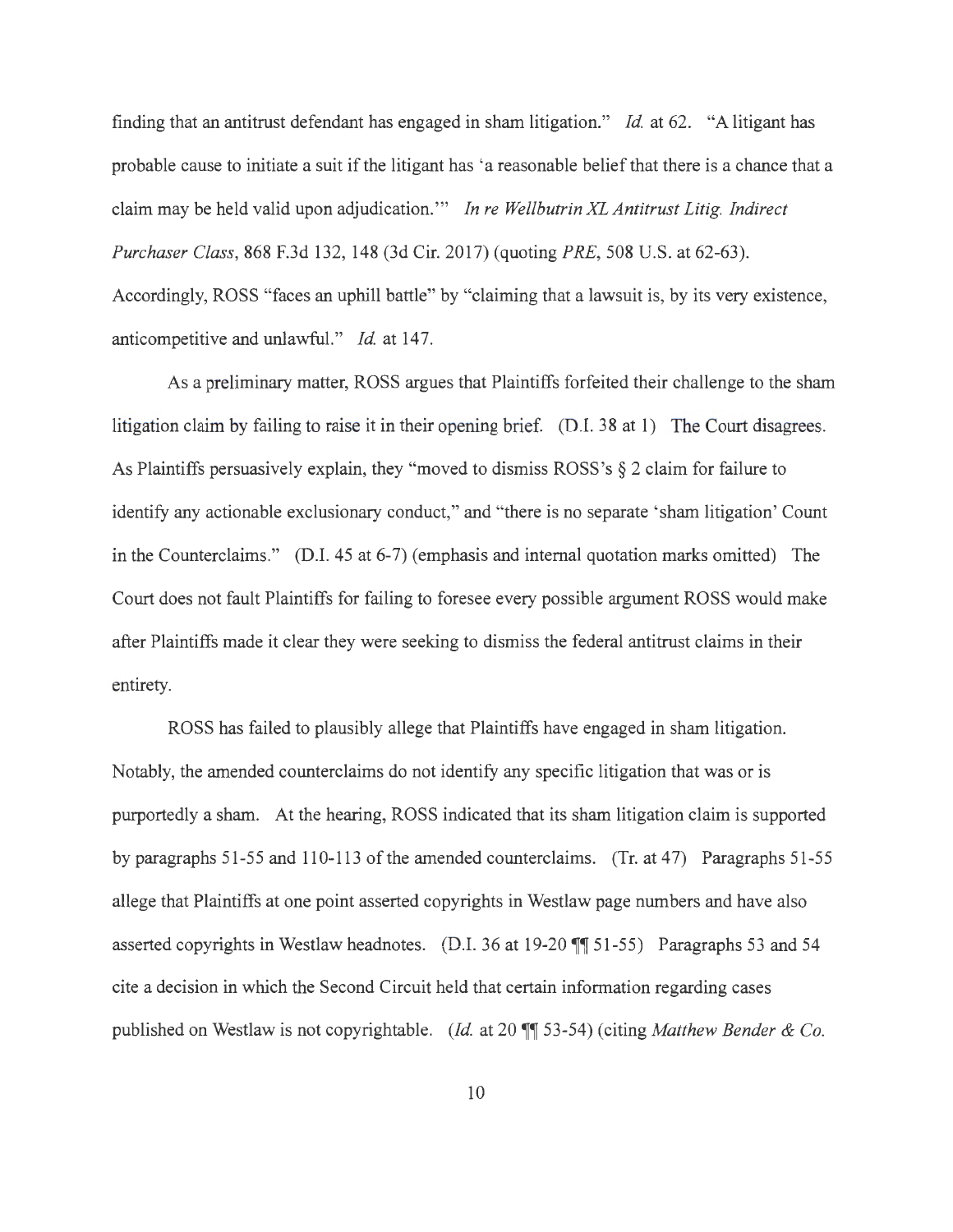*v. W Pub!. Co.,* 158 F.3d 674 (2d Cir. 1998)) Those paragraphs do not allege that the litigation was a sham. ROSS does not allege that the suit was "objectively baseless" or that West had an improper intent in pursuing it.

Paragraphs 110-113 of the amended counterclaims are similarly deficient. Paragraph 110 primarily alleges that uncopyrightable government edicts are intermingled with Plaintiffs' proprietary information on Westlaw. (D.I. 36 at  $34 \text{ } \sqrt{}110$ ) The paragraph concludes with the vague suggestion that "it is not difficult for [Plaintiffs] to find a way to sue [their] rivals," and "on information and belief," Plaintiffs have "a long practice of aggressively pursuing such claims." *(Id)* Paragraph 110 does not list even one example that supposedly fits within this "long practice." Paragraph 111 goes on to state that these unspecified litigations are "objectively baseless" and brought "to force rivals into unnecessary expensive legal fights solely to raise entry barriers." *(Id.* at 35  $\P$  111) While these allegations track the legal requirements for sham litigation, *see PRE,* 508 U.S. at 60-61 , they are conclusory and deficient, *see Schuylkill Energy Res.,* 113 F.3d at 417.

Finally, ROSS insinuates that the instant litigation is a sham. *(See* D.I. 36 at 35 **11** 112- 13) The parties dispute whether the Court's earlier denial of ROSS's motion to dismiss Plaintiffs' copyright and tortious interference claims means that, as a matter of law, this litigation is not a sham. *(See* Tr. at 46-47) Regardless, ROSS has not made any specific allegations about how the instant case is a sham. Instead, after outlining its vague and conclusory allegations about Plaintiffs' "long history" of sham litigation, ROSS simply states that "[t]his is exactly what happened to ROSS." (D.I. 36 at 35 **1** 112)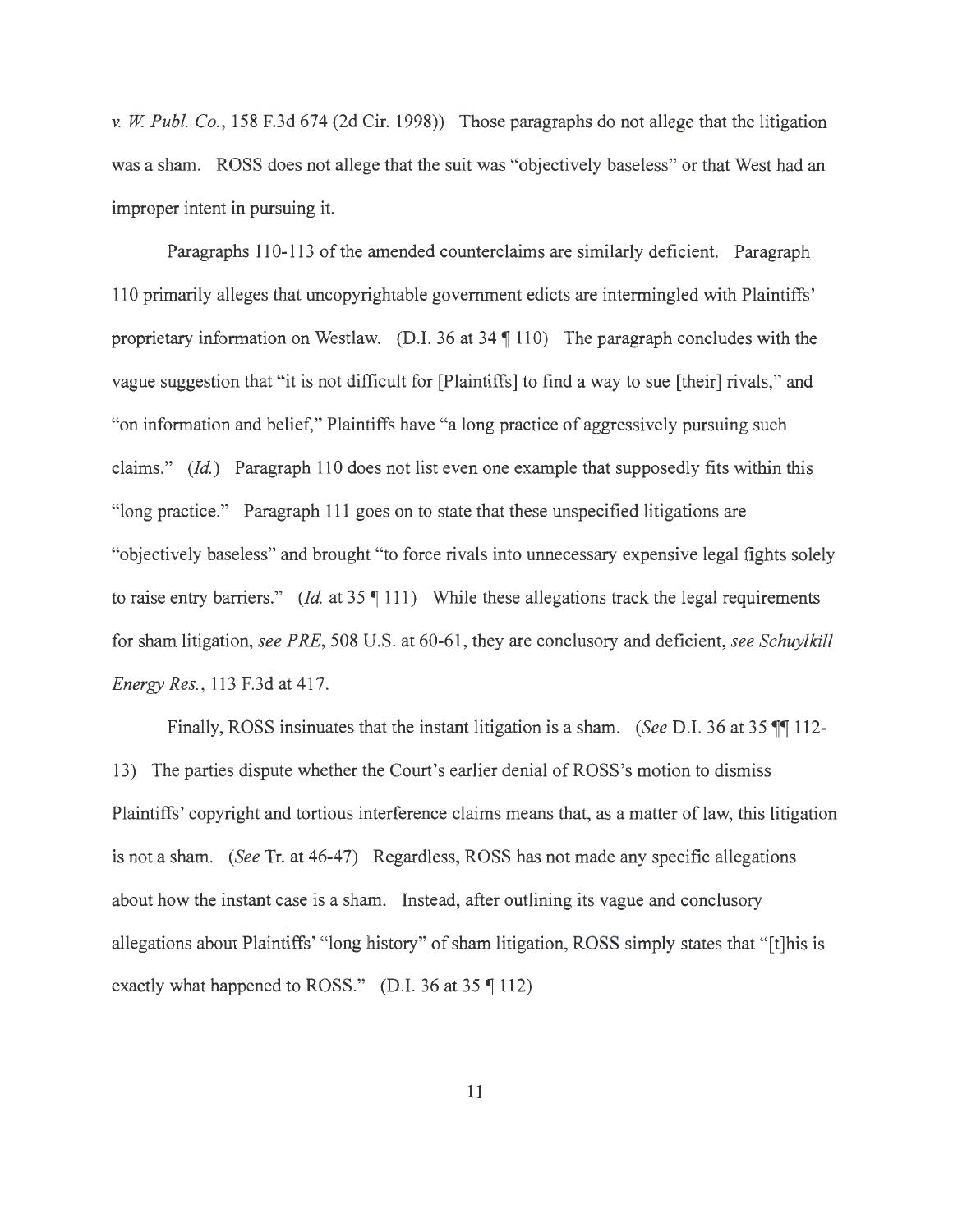ROSS has not plausibly alleged that Plaintiffs have engaged in sham litigation. Accordingly, the Court will grant Plaintiffs' motion with respect to ROSS's sham litigation claim. *See, e.g., 3Shape Trios AJS v. Align Tech. , Inc.,* 2019 WL 3824209, at \*5-6 (D. Del. Aug. 15, 2019) (recommending that motion to dismiss be granted because plaintiff"fail[ed] to plausibly allege sham litigation"), *report and recommendation adopted,* 2019 WL 4686614 (D. Del. Sept. 26, 2019).

#### **B. Sherman Act § 1**

Section 1 of the Sherman Act, 15 U.S.C. § 1, prohibits "every contract . . . or conspiracy, in restraint of trade or commerce." To state a claim under  $\S$  1 of the Sherman Act, one must allege (i) an agreement, contract, combination, or conspiracy, (ii) imposing an unreasonable restraint of trade within a relevant market, and (iii) an accompanying antitrust injury. *See In re Ins. Brokerage Antitrust Litig. ,* 618 F.3d 300, 314-15, 315 n.9 (3d Cir. 2010).

Like ROSS's  $\S 2$  claim, ROSS's  $\S 1$  claim is based on a tying theory. A tying arrangement "violates § 1 of the Sherman Act if the seller has appreciable economic power in the tying product market and if the arrangement affects a substantial volume of commerce in the tied market." *Eastman Kodak,* 504 U.S. at 462 (internal quotation marks omitted).

Here, ROSS alleges that Plaintiffs use their market power for public law databases to protect their legal search engine model. (Tr. at 35) Given the similarities between the  $\S$  1 claim and the  $\S$  2 claim, Plaintiffs principally argue that ROSS's  $\S$  1 claim fails for the same reasons that its  $\S 2$  claim fails. (D.I. 45 at 6 n.1; Tr. at 53) This argument fails, for all the reasons it failed in connection with the  $\S 2$  tying claim, as discussed above.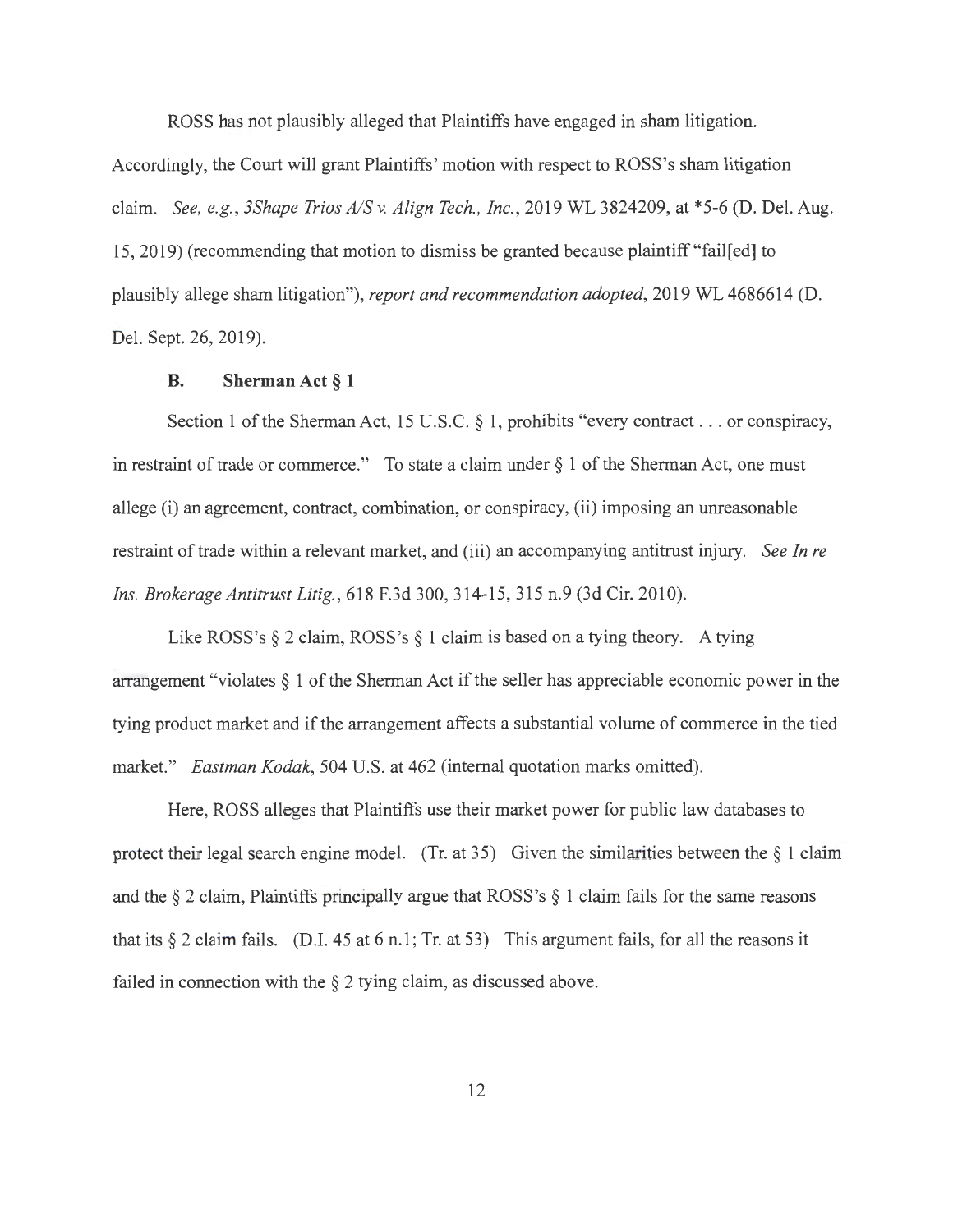Plaintiffs advance another reason why the  $\S$  1 tying claim should be dismissed: in Plaintiffs' view, ROSS has not alleged any agreement, contract, or conspiracy between one of the Plaintiffs and another party, as is required for a § 1 claim. (D.I. 28 at 15-16; D.I. 45 at 8-9) ROSS points to Plaintiffs' agreements with their customers as the relevant contracts. (D.I. 38 at 12) ROSS alleges that Plaintiffs use "restrictive licensing conditions to foreclose rivals from access to the relevant markets." (D.I. 36 at 31  $\parallel$  102) For instance, subsection 1(a) of the "Research Subscriber Agreement" between Plaintiffs and their customers defines "Data" to include "all information and representations of information, including but not limited to, graphical representations, and other content made available to [users] through the Product." *(Id.*  at  $32 \text{ } \text{T}$  103) According to ROSS, this contract term "does not permit customers to unbundle [Plaintiffs'] two products." (D.I. 38 at 12) In other words, by entering into the customer agreements, Plaintiffs protect their content from being shared with competitors such as ROSS. *(See* Tr. at 40)

Plaintiffs argue that the customer agreements really involve unilateral action, as evidenced by the fact that ROSS refers to those agreements as "contracts of adhesion." (D.I. 45 at 8-9) This is not dispositive. In *Microsoft,* 253 F.3d at 47, the United States and individual states sued Microsoft for violations of the Sherman Act due to "anticompetitive terms in its licensing and software developer agreements." One of the claims was a § 1 tying claim based on the bundling of the Internet Explorer web browser with the Windows operating system. *Id.*  In stating the elements of a per se tying violation, the D.C. Circuit did not mention the existence of an agreement or conspiracy. *Id.* at 85. Even if such an agreement or conspiracy is a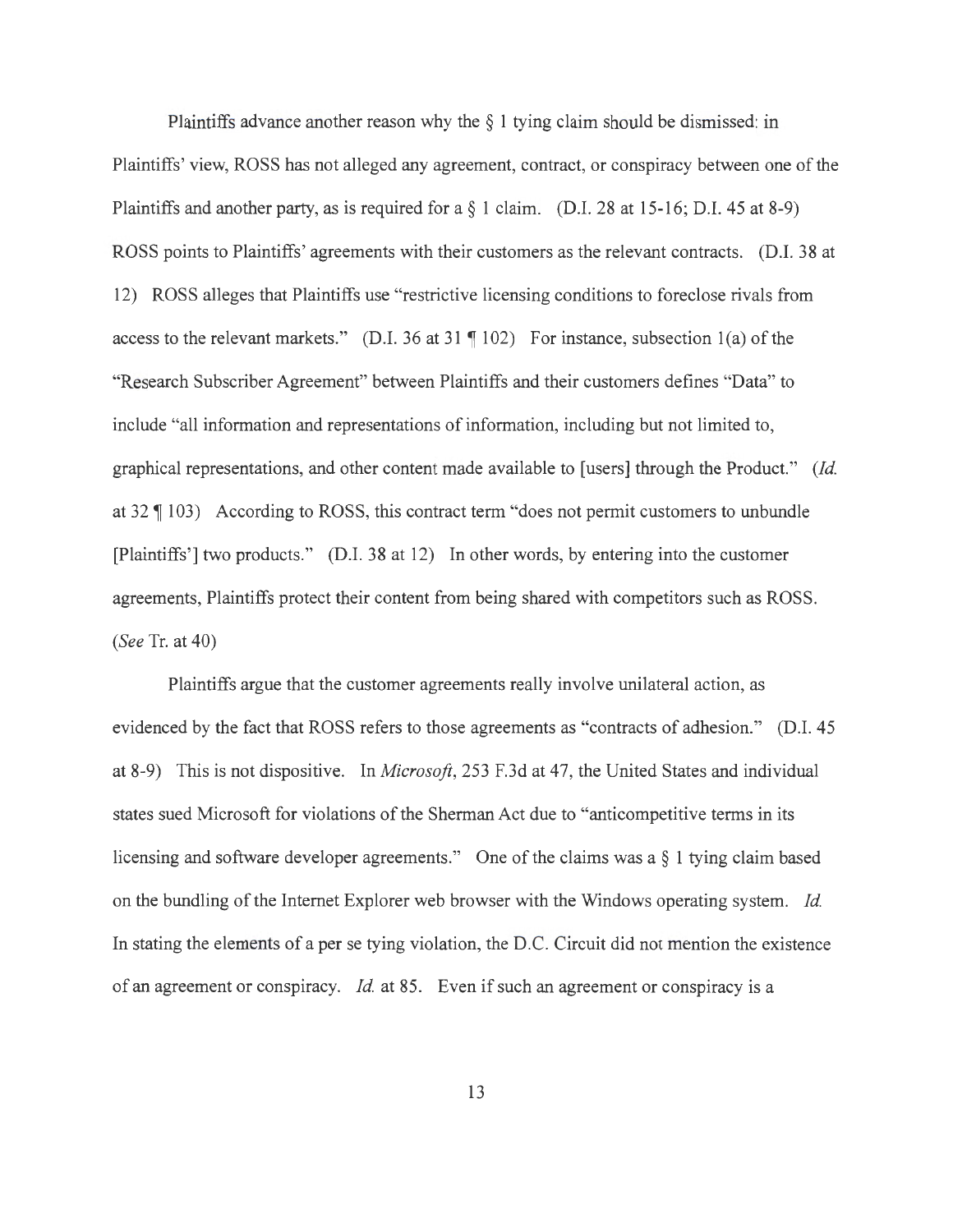necessary element, the D.C. Circuit appears to have assumed that the licensing and software developer agreements were sufficient.

Plaintiffs attempt to brush *Microsoft* aside by casting it as an "exclusive dealing" case. *(See* Tr. at 52) According to Plaintiffs, an exclusive dealing case is different because "both sides of the contract get stuff they want." *(Id. )* Plaintiffs' contention ignores that their customers "get stuff they want" by entering into Research Subscriber Agreements - specifically, they get access to Plaintiffs' comprehensive public law database and valuable legal search tool. *(See id.*  at 57-58) Accordingly, the Court agrees with ROSS that *Microsoft* provides some support for its § 1 tying theory.

To further support its § 1 tying claim, ROSS also relies on *Allen-My/and, Inc. v. International Business Machines Corp.,* 33 F.3d 194 (3d Cir. 1994). *(See* D.I. 38 at 12-13) Plaintiffs attempt to distinguish that case in a footnote with one sentence: *"Allen-My/and* is a§ 1 tying case; ROSS's tying theory fails for the reasons stated previously." (D.I. 45 at 9 n.4) Given the Court's decision that ROSS's  $\S$  2 tying theory does not fail as a matter of law, Plaintiffs' distinction is unpersuasive. Indeed, the facts of *Allen-My/and* (as with those of *Microsoft)* lend some support to ROSS's § 1 tying claim. In *Allen-My/and,* 33 F.3d at 199, the plaintiff challenged IBM's "net pricing" policy, under which "IBM installation labor was bundled in with the price of the parts" for upgrading IBM mainframe computers. The plaintiff brought a § 1 tying claim based on the bundling of the labor and parts. After a bench trial, the district court ruled in the plaintiff's favor. *See id.* at 199-200. In reviewing § 1 tying law, the Third Circuit implied that some kind of "contractual arrangement" is necessary. *See id.* at 201. There appears to have been no dispute, however, that IBM's agreements implementing the "net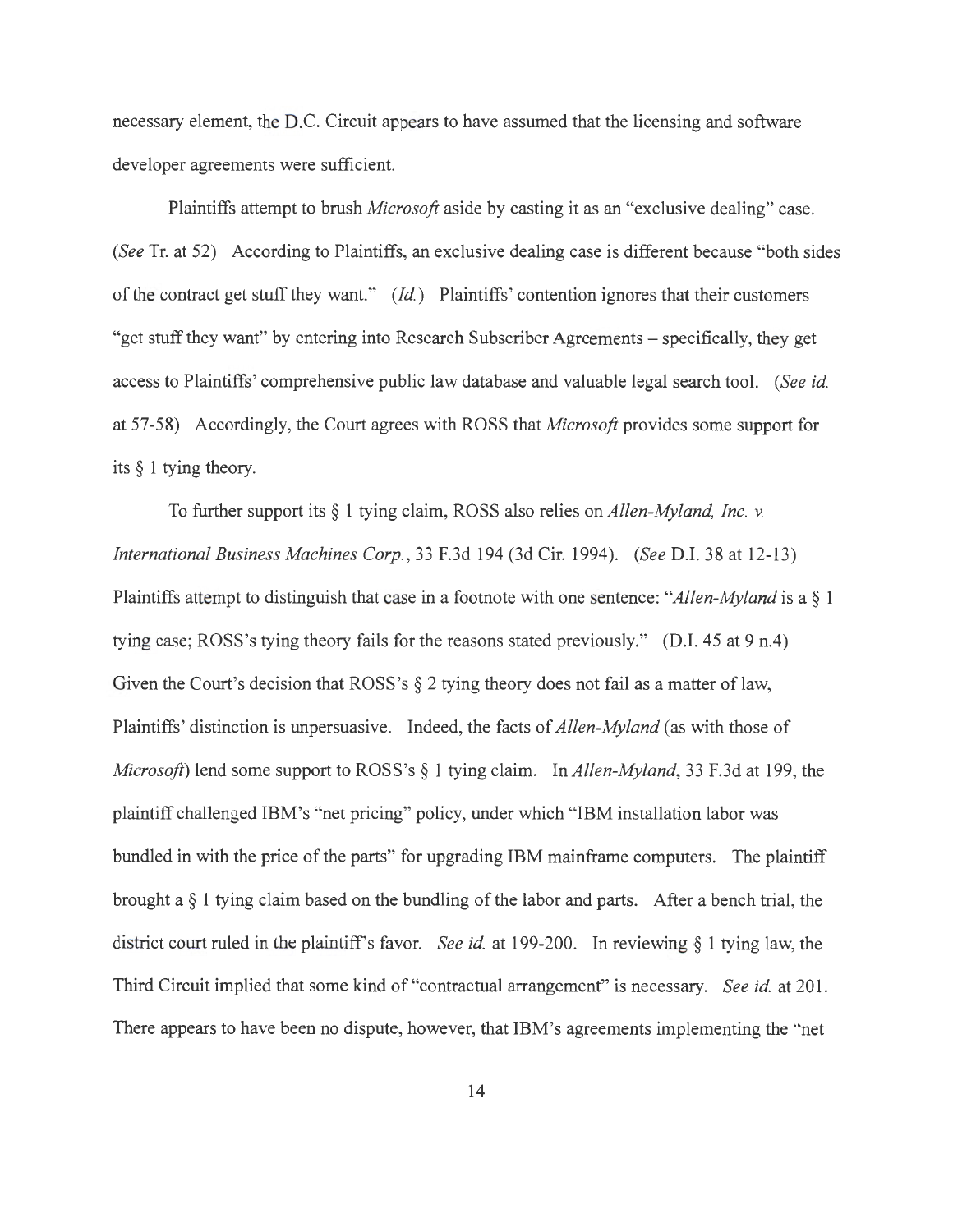pricing" policy met any such requirement. ROSS alleges that Plaintiffs and their customers enter into Research Subscriber Agreements, which appear to be similar to the agreements in *Allen-Myland.* 

Accordingly, the Court will deny Plaintiffs' motion to dismiss ROSS's § 1 tying claim.

## **II. State Law Counterclaims**

#### **A. California Unfair Competition Law**

ROSS's counterclaim under California unfair competition law depends in part on federal antitrust law. (D.I. 36 at 44  $\P$  173) ("[Plaintiffs'] conduct is unlawful, unfair, or fraudulent because it is in violation of Sections 1 and 2 of the Sherman Act, and also in violation of the policy or spirit of the Sherman Act.") Plaintiffs admit that ROSS's California claim "rises or falls" with the federal antitrust claims. (Tr. at 26-27) Because ROSS will be permitted to pursue its § 1 and § 2 claims, as discussed above, the Court will deny Plaintiffs' motion with respect to the California claim.<sup>5</sup>

### **B. Delaware Common Law On Unfair Competition**

The final count in the amended counterclaims alleges that Plaintiffs have violated Delaware common law on unfair competition. (D.I. 36 at 45  $\mathbb{II}$  176-80) Under Delaware law, "the elements of the tort of unfair competition are that the plaintiff has a reasonable expectancy of entering a valid business relationship, with which the defendant wrongfully interferes, and thereby defeats the plaintiff's legitimate expectancy and causes [it] harm." *Accenture Glob. Servs. GmbH* v. *Guidewire Software Inc.,* 581 F. Supp. 2d 654, 656-66 (D. Del. 2008) (internal

<sup>&</sup>lt;sup>5</sup> The Court need not and does not reach the issue of whether ROSS's allegations of copyright misuse would be sufficient to prevent the dismissal of Count VIII if the Court were to dismiss the federal antitrust claims. *(See* D.I. 38 at 19)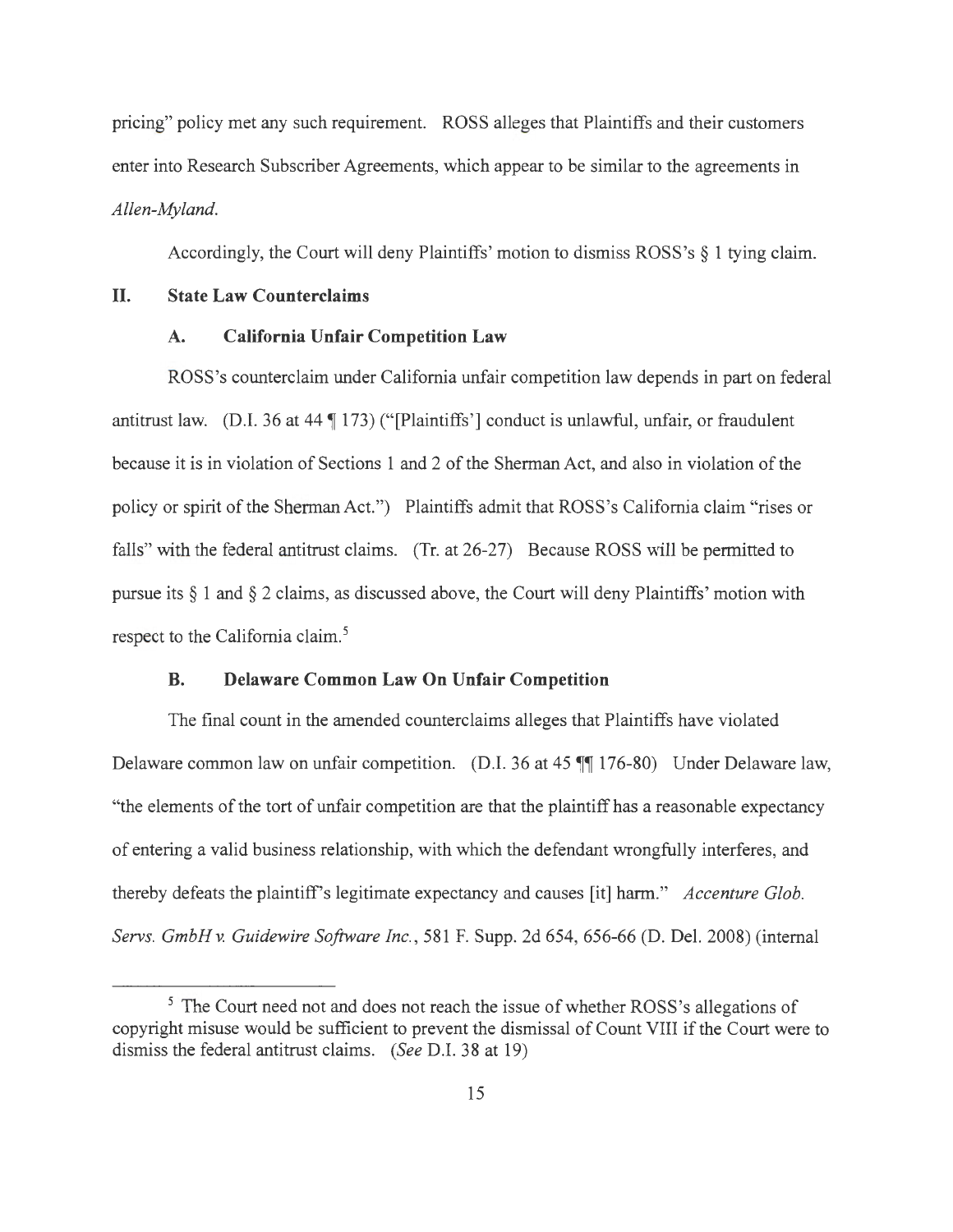quotation marks omitted); *see also Rypac Packaging Mach. Inc. v. Coakley,* 2000 WL 567895, at \* 8 (Del. Ch. May 1, 2000).

ROSS alleges that it "had a business expectancy to sell its legal search platform product in the market, having received . . . indications from customers that they would purchase access to the ROSS platform once it was tied to a reliable database." (D.I. 36 at 45 ¶ 177) ROSS does not identify or even allude to any specific party with whom it reasonably expected to enter into a valid business relationship. *(See* Tr. at 49) (ROSS admitting that it did "not allege [loss of] a specific customer," just loss of "business opportunities") Although identifying a specific party by name is not necessary, ROSS still must "plead facts to allow the court to 'reasonably infer that specific parties were involved."' *You Map, Inc. v. Snap Inc.,* 2021 WL 106498, at \*9 (D. Del. Jan. 12, 2021) (quoting *Agilent Techs. , Inc. v. Kirkland,* 2009 WL 119865, at \*7 (Del. Ch. Jan. 20, 2009)), *report and recommendation adopted,* 2021 WL 327388 (D. Del. Feb. 1, 2021). ROSS has not pied any facts that allow the Court to draw such an inference.

ROSS initially pointed to allegations regarding multiple antitrust theories as support for its Delaware law claim. *(See* D.I. 38 at 20) At the hearing, however, ROSS clarified that its allegations of sham litigation are the sole support for this claim. *(See* Tr. at 49) In fact, ROSS conceded that dismissal of the sham litigation claim under  $\S 2$  of the Sherman Act would warrant dismissal of the claim under Delaware unfair competition law. *(Id.* at 50) Because the Court will dismiss ROSS 's sham litigation claim, the Court will also dismiss Count IX.

#### III. **Amendment**

ROSS asks for an opportunity to amend in order to correct any deficiencies identified in the Court's decision on Plaintiffs' motion to dismiss. (D.I. 38 at 20; Tr. at 59) At this point, the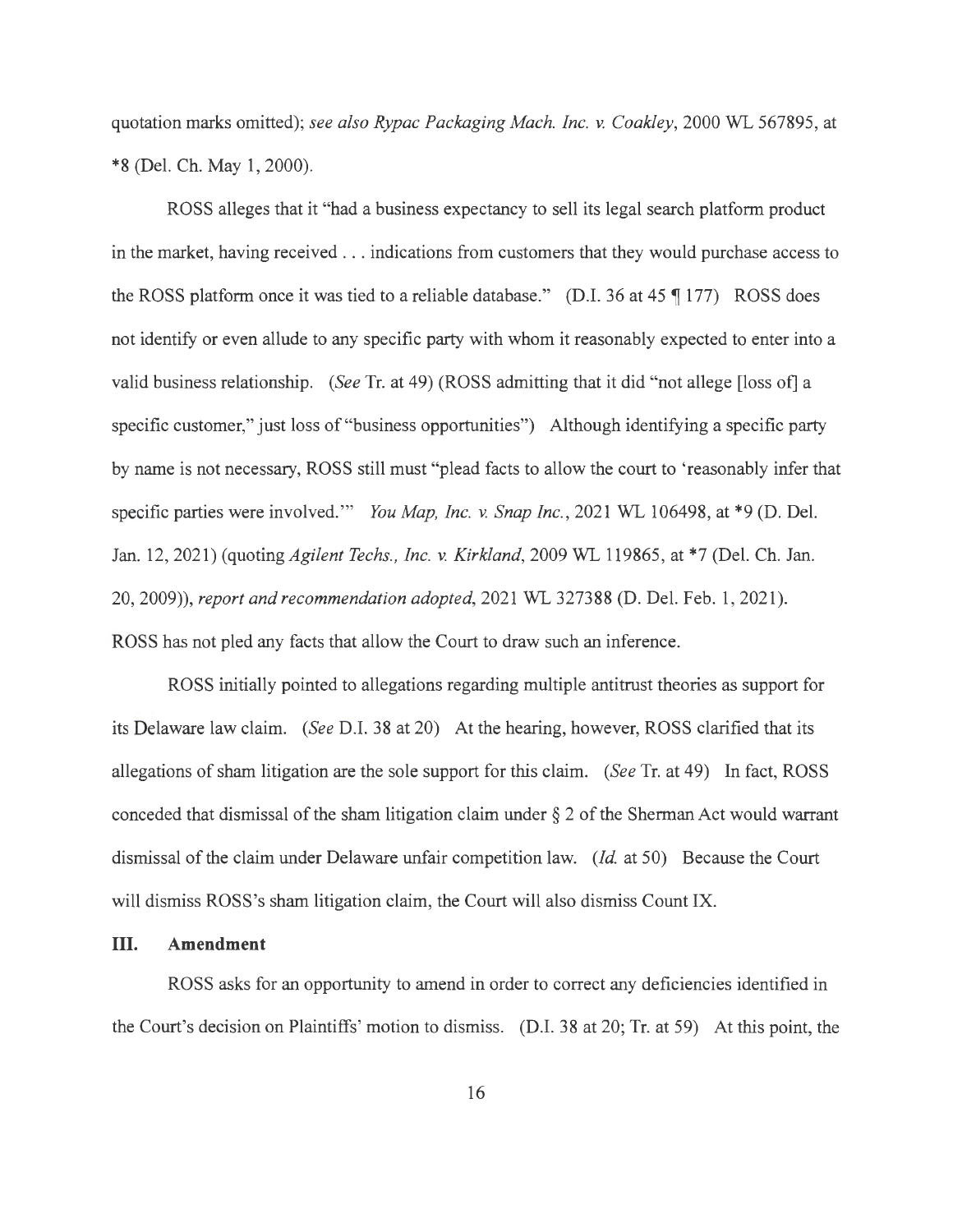Court lacks a record from which it could conclude that amendment would be futile or otherwise improper. *See generally* Fed. R. Civ. P. 15(a). Accordingly, ROSS may file amended counterclaims, provided that it does so no later than May 20, 2022. The Court's grant of leave to amend is without prejudice to Plaintiffs' having an opportunity to move to dismiss any amended counterclaims.

## **CONCLUSION**

For the foregoing reasons, Plaintiffs' renewed motion to dismiss ROSS's antitrust and unfair competition counterclaims (D.I. 39) will be granted in part and denied in part. An appropriate order follows.